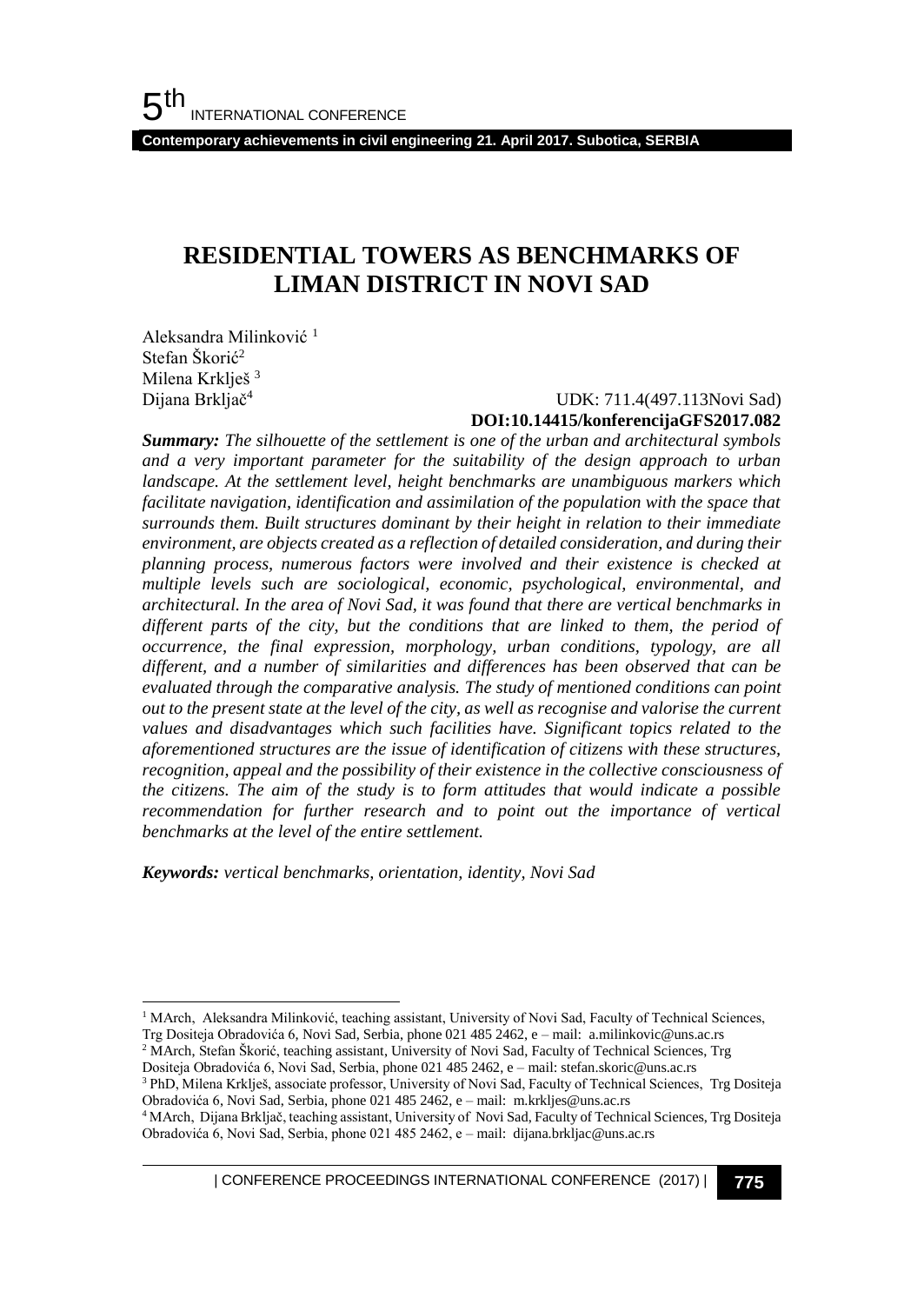### **Савремена достигнућа у грађевинарству 21. април 2017. Суботица, СРБИЈА**

### **1. INTRODUCTION**

'The tissue of the city is a dynamic organism that emits a dozen of messages about space and people, pulsing in time' [1] and thus remains as evidence of maturation, changes, trends and forces that shape the appearance of the city. Context of life unfolding in the city is inextricably linked to the physical, social, economic, and political milieu, and it is an image that time period presents as a reflection of diverse scenes which are completely impossible to contemplate. The city is a system that is changing, but its planning is an extremely complex process that results in the quality of its citizens' life, which is an imperative in any developed society.

Silhouette of the city is defined by constructed buildings' forms, decomposed structure, height benchmarks, complex rooftops, rows of buildings, freestanding structures or large free areas formed in the city structure. Every settlement has buildings that are unique in their function, importance for the city, style of representativeness, used materials, colours, morphology, and 'not knowing them would mean not to participate in that culture.' [2]



*Figure 1. Silhouettes of famous cities in the world*

A large number of the settlements are known for their silhouette. Nevertheless such an expression of the city has increasingly been used only for commercial purposes, and thus became the presenter of the city and its offer. Important buildings and identities of the cities which are the most popular tourist destinations, or unambiguous symbols in religious, social or economic sense, have find their place in familiar contours of world's capitals. An interesting fact is that numerous settlements have changed the face of the city with their urban policy, resulting in a large number of objects in small areas that are similar in height, morphology, dominant material, which all raise the issue of unity, identity, and symbolism. Repeatedly amplified buildings may also lose their exclusivity, even though it is one of the design tools to point out to something and create an emphasis in space.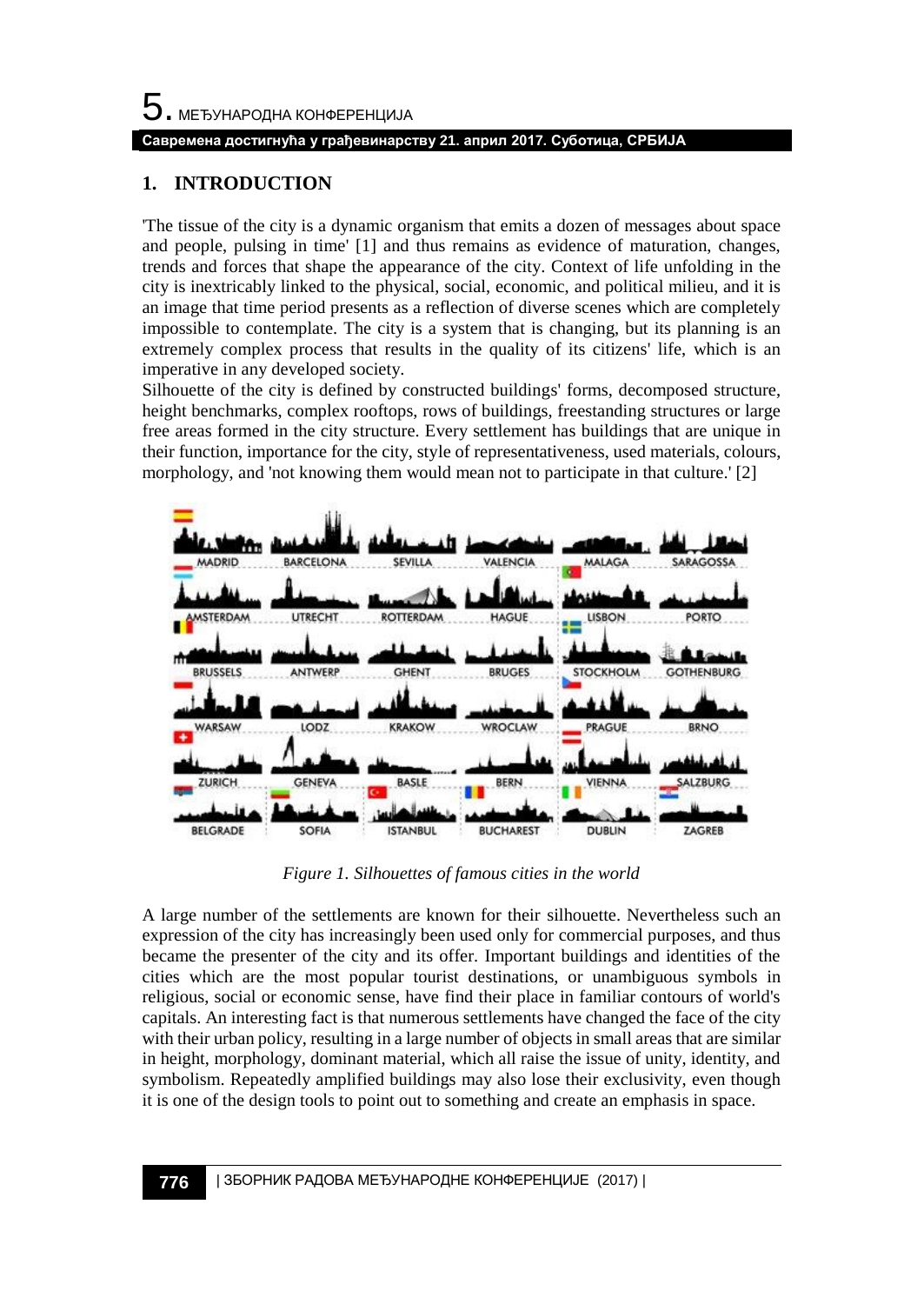#### 5 th INTERNATIONAL CONFERENCE

### **Contemporary achievements in civil engineering 21. April 2017. Subotica, SERBIA**

Dubai is one of the most visited and most developed cities in the world, a hub of innovation, ideas and global promoter of the advancement of society and technology. 'The city follows the human, economic and geopolitical imperatives (sometimes only declarative), making the power of globalization more than the obvious' [3], which is why the city is becoming a reference point of modern times and the most prominent example of progress in the world. As such, Dubai is an excellent example of how tall buildings and spatial structures dominant in the area they occupy can become the primary association of the city. The tower, skyscraper or any high building relative to the immediate environment usually becomes landmark in the area and the element of recognition.

# **2. EFFECT OF THE BUILDINGS' HIGHT ON THE EXPERIENCE OF SPACE**

Kevin Lynch states in his research studies that whenever a man finds himself in a new environment, he automatically forms a mental map [4] which defines the settlement's paths, edges, districts, nodes and benchmarks. Mental record formed in this manner has a major impact on the individual and it represents an expression of his experience of the city, of certain area, and frequently of the whole city. The subjective experience of space in this case is presented through a series of striking urban elements that each individual remembers because it provides him with a sense of security, identity, orientation and recognition of what is seen and experienced.

'Imageability is the quality of a place that makes it distinct, recognizable, and memorable' [5], which is also one of the principles of design in defining totality or the urban segment. Designing of the buildings in a morphological sense should be varied in order to achieve the quality necessary for a healthy life, but also to achieve the wealth of the urban milieu. Embedded buildings that create a closed block structure are experienced within the ground level as a boundary, or the physical frames of micro-urban blocks. 'Morphological characteristics of structures (shape, dimensions, proportions) as well as their colours have domination on the visual sense and in the process of identification' [6] which is why the proper selection of the above mentioned elements is needed, and investment in the general sense of space by observers and users. On the other hand, the combination of buildings in a series that are necessary as a typological structure with free-standing structures represents a good relationship between the objects and leaves the possibility for easier and more differentiated organization of space in the immediate environment. Structures which are dominant with their height become benchmarks in their midst because they are different in relation to surrounding structures, and are suitable as markers by which individuals could easily orient in space. Domination in terms of height has a symbolic character, which has historically shown the need of rulers to show their power and superiority over all, the power of faith to gather their followers, and the need for man to defend himself against natural disasters.

'Characteristics and benchmark points or landmarks, which we consider external in relation to the observer, are a simple physical elements of very different dimensions' [4] but it turns out that the buildings with the dominant height miss a lot of other elements that appear on other structure. For the contemporary man, representation through the height expresses the technology advance, as well as the example of architectural skill which pushes the boundaries and points to the economic and social prosperity of society.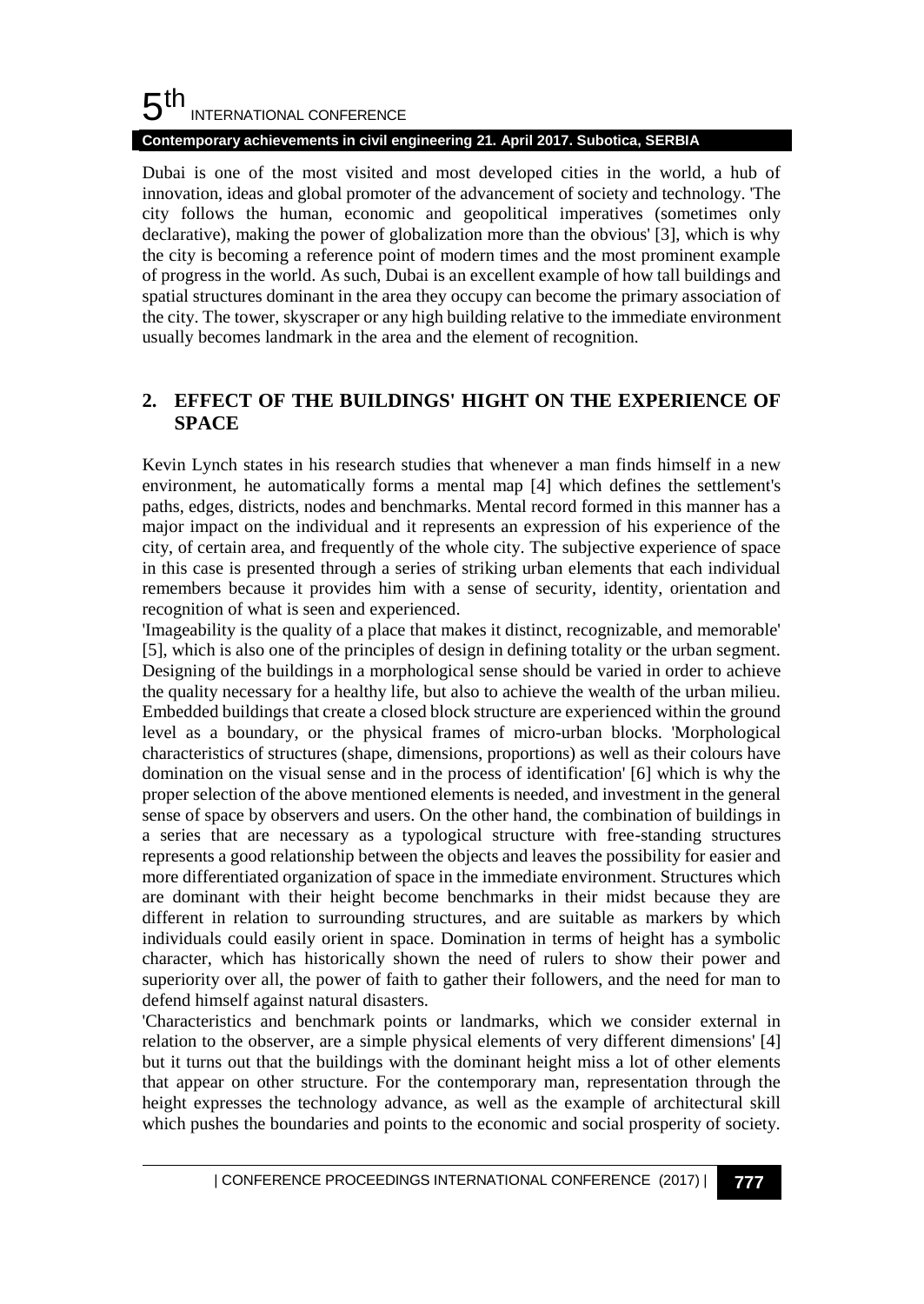# $\mathbf 5$ . међународна конференција **Савремена достигнућа у грађевинарству 21. април 2017. Суботица, СРБИЈА**

Form of modern buildings is different and tends to the exclusivity, modern expression, and internationality, with the use of glass, aluminium, and metal as materials that lead to sensation and glorification of structure rather than form. According to Čaldarović, society has to face with the consequences that such trends have brought up, and 'today's cities are more and more similar to each other, we might say, because the objects that nowadays fill the 'city' are built using more or less the same technological utilities with prevailing height elements, facades, and partly forms.' [7]



*Figure 2. The appearance of the settlements with a large number of high rise buildings (Vancouver, Bangkok)*

High buildings in the cities worldwide have diverse uses, and they are often polyfunctional. Utilization of the space in case of their existence has multiplied, but the other aspect is the question of the quality of urban values, psychological and social security, and a connection with the ground, economy, maintenance, and identity. The sustainability of such facilities is completely different when it comes to buildings of a multi-storey residential and business type. A tendency to build these structures changes the face of settlements worldwide, makes them similar and exclusive, whereas the spirit of the place and quality of space are lost and the city as a scenery becomes similar to some other and loses its characteristics and identity.

# **3. HIGH HOUSING FACILITIES AS BENCHMARKS OF NOVI SAD - A CASE STUDY OF THE TOWERS AT LIMAN DISTRICT**

Liman districts  $(1, 2, 3, 4)$  in Novi Sad are parts of the city that were planned and designed with the detailed urban policy as the concept of predominantly residential urban areas. Structurally speaking, it has all sub-typologies of multi-family residential buildings and blocks similar in terms of architecture, whereas the experience of space does not change drastically. Important fact regarding the architecture represent numerical data pertaining to the same period of construction, land use and buildings, population, blocks areas, concept of fitting of free-standing buildings and structures in a row.

In the area of Liman 4, in each block, there are residential buildings that are dominant with their height, and with the consolidated name of the *towers*. When it comes to the identity of the city in relation to these structures, it can be concluded that only three towers on Liman 4, positioned along the frequent Cara Lazara Boulevard, are recognizable structures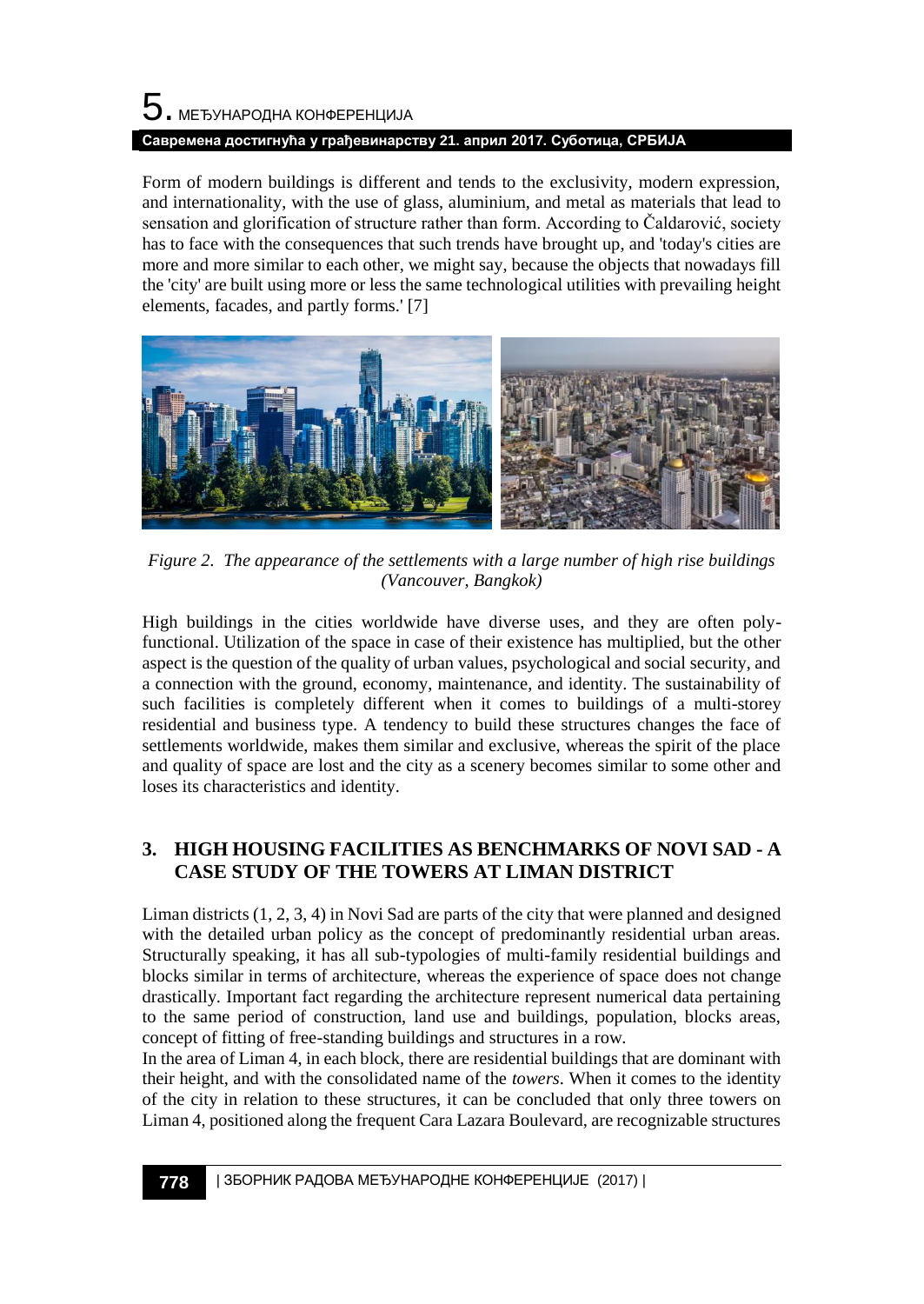#### 5 th INTERNATIONAL CONFERENCE

### **Contemporary achievements in civil engineering 21. April 2017. Subotica, SERBIA**

in this neighbourhood of the city. Beside them, there are other housing facilities with the similar concept on the Quay, near the railway station, and along the Liberation Boulevard. The architectural form of these buildings is simple, created as a result of the functional organization and multiplication of standard floor plan. 'The functions of the colours are to attract attention, to impart information, to aid deception and to stimulate the emotions' [8], but a neutral colour was used for wall surfaces of this buildings without accented elements, which is why a height is still the most prominent visual characteristic. The only exceptions are the three aforementioned towers which use maroon colour for the design of details in the complex attic floors and balcony slabs which are emphasizing the verticality of the whole structure. Orientation by usage of these objects is easy within the surrounding space, but there is a question of identification with towers in other parts of Liman, which except the fact that they are higher than the rest of the buildings lack in any architectural, aesthetic, and morphological details, and represent a similar structures which are the only vertical benchmarks, but not a landmarks.

High objects that are the subject of this analysis have a lot of owners, because there are a large number of apartments formed on all floors, making the entrance to the towers semiprivate. All rooftops of towers are flat, except the three towers at Liman 4, but there are no facilities on them that would provide tenants with the exclusivity in relation to the place of residence. The last floors of tall buildings, whatever their purpose is, offer the quality of visual insight of the whole city and narrow consideration of the adjacent urban context. This potential is completely untapped in high multi-family residential buildings in Liman district.

Through the study of the tower's characteristics, there are the several conclusions, analysed from following aspects:

- **Spatial (urban) characteristics** location of the towers is respectable because Limans are organized residential areas with large number of spacious inner-block surfaces, they are located near important roads and the Danube River, and depending on the context are looking at the Quay, Petrovaradin Fortress and parts of Fruska Gora;
- **Physical characteristics** the prominence is achieved by multiplying of one structure because at all of the analysed locations the towers are in pairs or even three in a row. 'When the elements of a set belong together because they co-operate or work together somehow, we call the set of elements a system' [9], as it is in the case of the subject premise system that is seen as a whole, rather than as a single structure;
- **Functional characteristics** over 95% of the content is residential. At all higher floors this is the only content while in some towers there are smaller shops on the ground floor besides some non-residential activities;
- **Architectural characteristics** the attractiveness of these objects is still present among citizens of Novi Sad, but in terms of quality of housing a large number of tenants agree that the solvency of facilities is of medium quality, and that it is necessary to implement certain changes and improvements of the facade;
- **Aesthetic characteristics** as it has already been pointed out, there are only three towers on Liman 4 that are visual benchmarks with different final expression in relation to the immediate environment. It should be noted that the location of these towers is the optimum in the area, and that all the characteristics of these buildings have a more dominant role on a scale of valorisation. The other towers are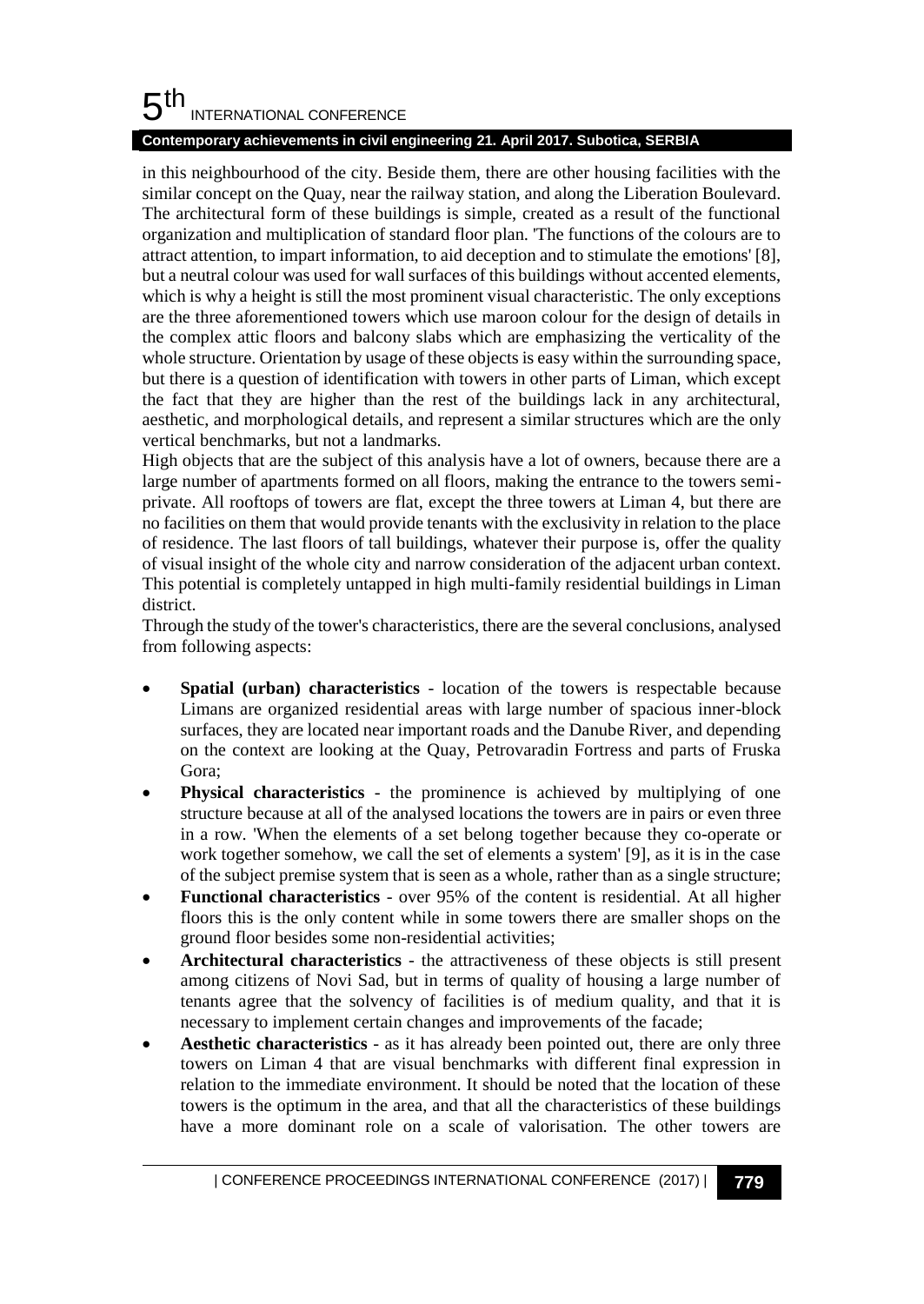### **Савремена достигнућа у грађевинарству 21. април 2017. Суботица, СРБИЈА**

characterized by bright colours, usually with ochre colour of facade brick or wall, in combination with grayscale tones and glass;

- **Economic characteristics** buildings have a multiple owners, and there is a problem of an economic nature that is visible on the facades of buildings. There is notable alteration of insulation, openings on the facades, glazing of terrace and balconies, all in accordance with economic status and capabilities of the owners. In the event of a large number of families, consistent economic policy is impossible, and the city authorities cannot easily regulate such issues;
- **Environmental characteristics** urban planning of these structures has not undermined the ecology of the site, but for individual buildings that are extremely high, the facades indicate visible effects of the microclimate that is slowly changing appearance of the building. When it comes to comfort for those who live on the upper floors, there are other noticeable factors that change the complete atmosphere of housing quality (flat roofs and the accumulation of water, the impact of the strong winds and sun, birds, and in very rare cases the seismic factors noticeable in ground floors);
- **Sociological characteristics** residents of the towers have no common spaces intended for socialization, because areas where the implementation of such contents is possible are now inactive. Residents say that they face the problem of living culture, and that the question of maintenance, tolerance and uneven caring, which further complicates the existence of shared areas.



*Figure 3. The residental towers at Liman district (Liman 4, 3, 2)*

# 4. **CONCLUSIONS**

'The mere factual analysis and classification by the type of shape, geometric characteristics, size, position, or any other physical characteristic is essential in the study of spatial forms, but essentially it is not self-sufficient.' [10] This observation was confirmed in the conducted analysis. The reached conclusion is the fact that in the case of residential towers in the area of Liman, shape and structure must be considered together, and the impact of other morphological elements is correspondingly very important. In addition to the height, which definitely dominates the silhouette, objects that have a function that is not of a public nature and whose access to facilities and amenities in it is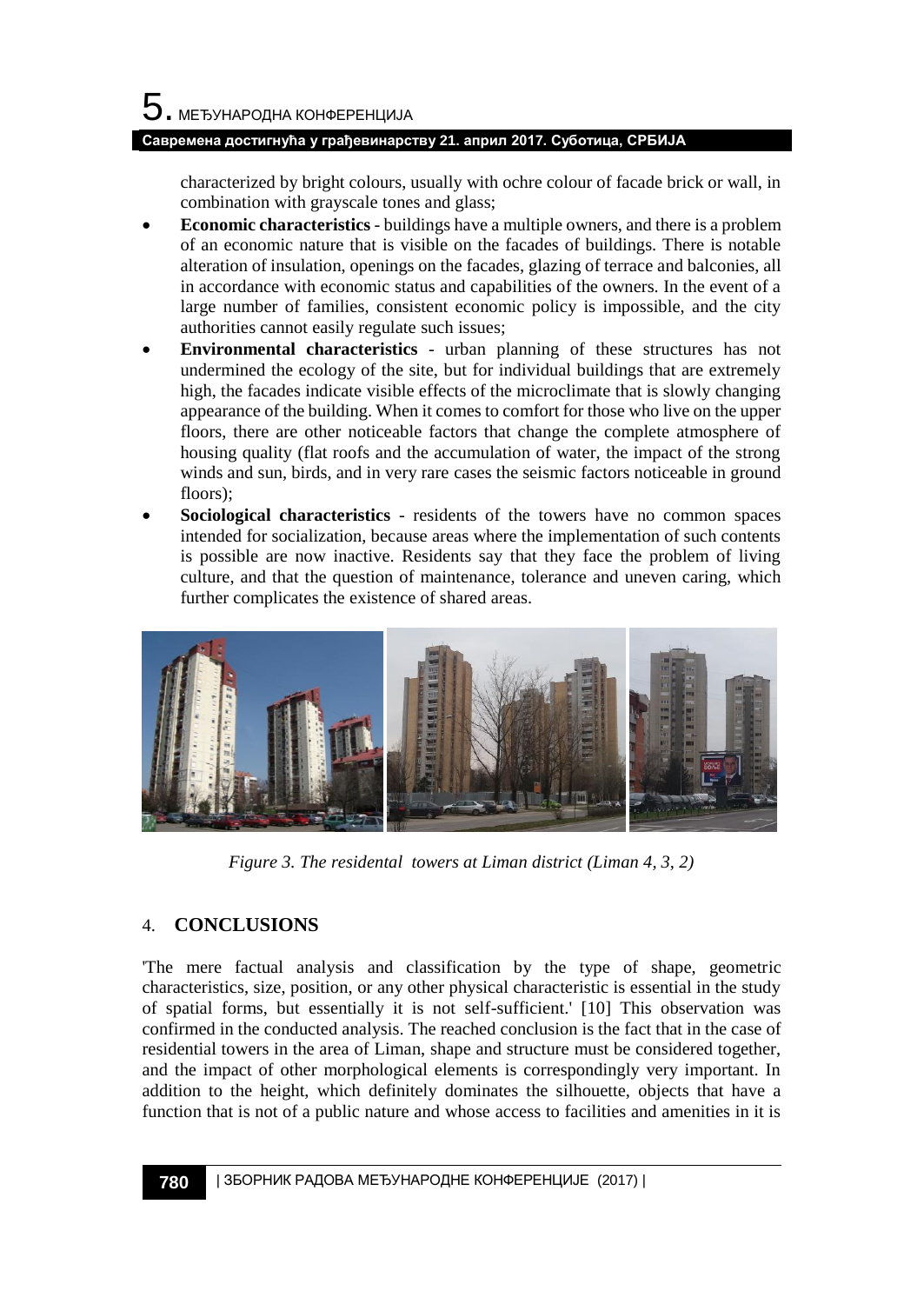#### 5 th INTERNATIONAL CONFERENCE

### **Contemporary achievements in civil engineering 21. April 2017. Subotica, SERBIA**

semi-private, have the potential to become benchmarks and points of sight which facilitate orientation in space. The towers have the potential to highlight their complex structural arrangement, harmony and articulation of the architectural expression, but the impact of colour and light is essential fragment that make their existence in the urban structure more emphasized.

In the spatial sense, the towers are not located along the regulation line, which further complicates the introduction of public facilities to the ground floors, but their detailed social policy resuscitation can still be carried out. Customizing activities that would contribute to more attendance, more economic utilization of space on the ground floors and the minimum sustainability would be an adequate initial solution. Other potentials lie in the highest floors and in a flat roof that could become a zone of socialization, and excellent facility that could cuddle all tenants. Such intervention would adequately prevent the leakage problem that all the tenants of the attic floors are facing.

Further research of the topic could be directed to the solving of the current problems in relation to the towers that are located in other locations, or for the comparative analysis and evaluation of the current situation, but also to the creation of an adequate strategy to improve the quality of housing, urban and architectural factors, and to contribute to the quality of ecological and sociological aspects that are related to the high housing facilities in Novi Sad.

### **ACKNOWLEDGEMENTS**

The paper was done within the project "Optimization of architectural and urban planning and design in function of sustainable development in Serbia" (TR36042), funded by the Ministry of Education and Science, Republic of Serbia.

# **REFERENCES**

- [1] Bazik, D.: *Scenografija gradskog prostora - put do ljudske svesti* u Dragičević Šešić, M. (urednik): *Javna i kulturna politika - sociokulturološki aspekti,* Magna Agenda, Beograd, **2002**., p. 125
- [2] Ballantyne, A.: *Architecture*, Oxford Universiti Press, **2002.,** p.p. 117-118
- [3] Stupar, A.: *In scale out scale,* STRAND Asocijacija za razvoj održive urbane zajednice, Beograd, http://www.strand.rs/globalization/izlozba2.html (datum posete 01.03.2017.)
- [4] Linč, K.: *Slika jednog grada*, Građevinska knjiga, Beograd, **1974**., p.99
- [5] Ewing, R., Clemente, O.: *Measuring Urban Design - Metrics for Livable Place*, Island Press, Washington-Covelo-London, **2013**., p. 5
- [6] Milinković A., Krklješ M., Brkljač D*.: Multifamily Residental Buildings as Urban Landmarks in Novi Sad*, Proceeding of Conference: Contemporary achievements in civil engineering 2015, Faculty of civil engineering Subotica, University of Novi Sad, Subotica-Serbia, 2015., p. 676
- [7] Čaldarović, O., Šarinić, J.: *Suvremena komunikacijska tehnologija i urbana sredina - prostor, mjesta, vrijeme,* Socijalna ekologija Zagreb, Vol. 17, No. 4, **2008**., pp. 331- 341, p.335
- [8] Lancaster, M.: *Colourscape*, Academy Editors, London, **1996**., p. 8